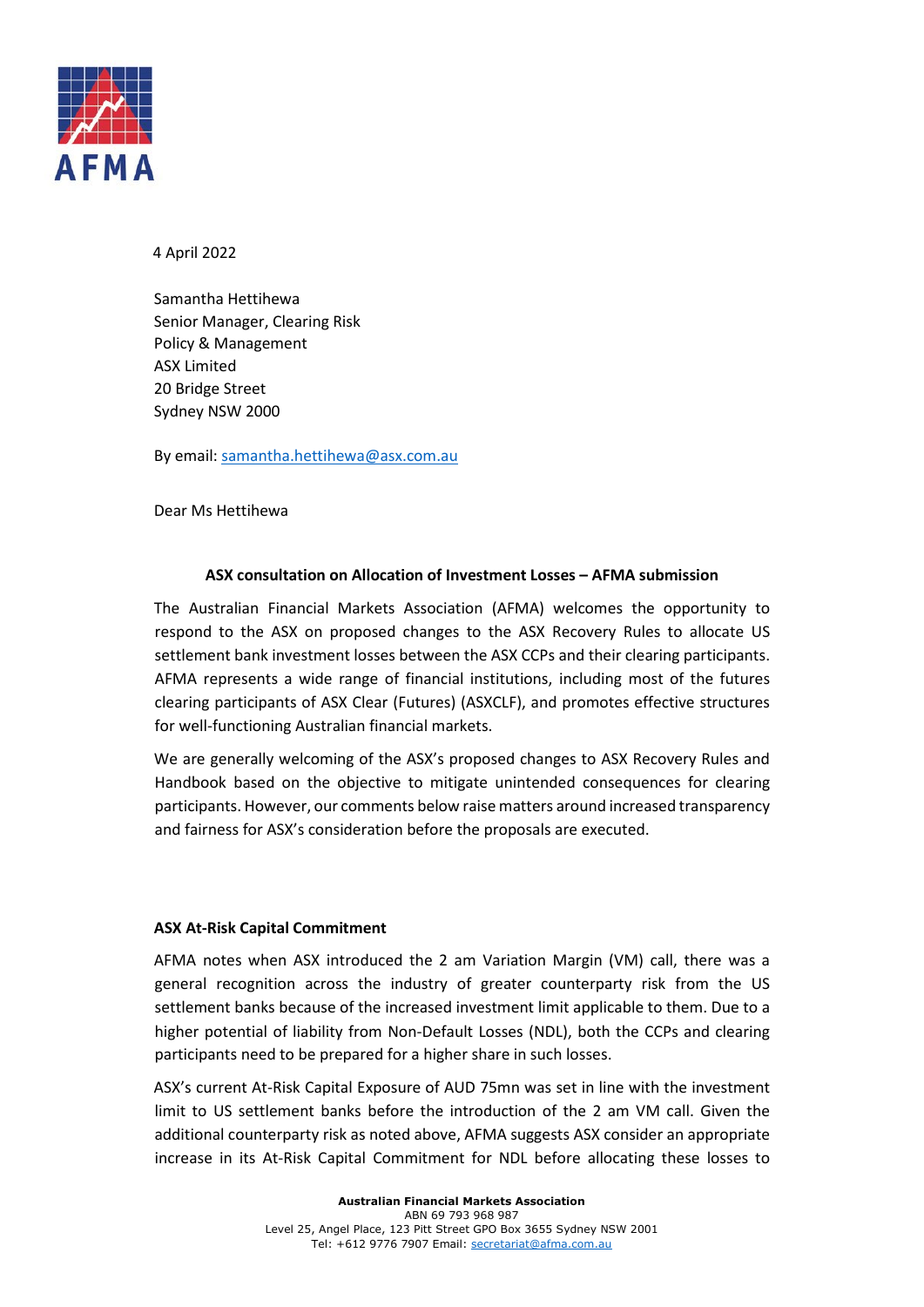participants. In this regard, we also note the RBA's recommendation to increase the scope of ASXCLF's overnight margin process to include calling collateral to cover mark-to-mark exposures.

ASX could consider conducting regular stress tests of its NDL (such as the default fund calibration) and set its Capital committed to NDL as a percentage of the stress test result, instead of a fixed amount.

ASX should consider implementing an improved balance by reallocating its Capital Commitment between the default and the non-default waterfalls.

### *Consideration for more transparency*

Considering the increased risks as outlined above, AFMA suggests there should be some transparency around the relevant details of the US settlement banks that can enable participants to understand the risks and offer feedback if required. As participants are not part of the decision-making process where ASX decides on which depository institutions to place the funds with and in what proportions, but are expected to assume some of the risks, such information will help them to better assess their risks.

#### **Loss Allocation determination and components**

The introduction of the 2 am margin process benefits not just all clearing participants but also ASXCLF as it helps to mitigate systemic risk.

There are a range of views within the membership on how losses should be distributed in the event of a default of a US clearing bank.

On one view, as the margin process benefits all clearing participants, the CCP could base it on a combination of "Component 1: Clearing participant's Default Fund contribution as a % of total contribution from all clearing participants" and "Component 2 – Clearing participant's Default Fund contribution as a % of total contributions from clearing participants within the scope of 2 am call".

There is a divergence of views on the third component "Average USD cash called over previous 3 months as a % of the total average USD cash called over the previous 3 months". On one view this may disadvantage international banks that may be more likely to deposit more USD cash collateral owing to operational and funding constraints.

For those that support of a 'defaulters pay' model, it would be more logical that Component 2 (which applies to those clearing participants who are in scope of the overnight margin process) be the first step in this waterfall, followed by Component 3 (all clearing participants who have paid USD cash) and then Component 1 (all clearing participants regardless of participation in the overnight market). This is based on the premise that clearing participants who wish to participate in the overnight market or post USD collateral are the ones who make the choice of the USD settlement banks. Thus, any default at such banks should first be allocated to those members who hold accounts/collateral.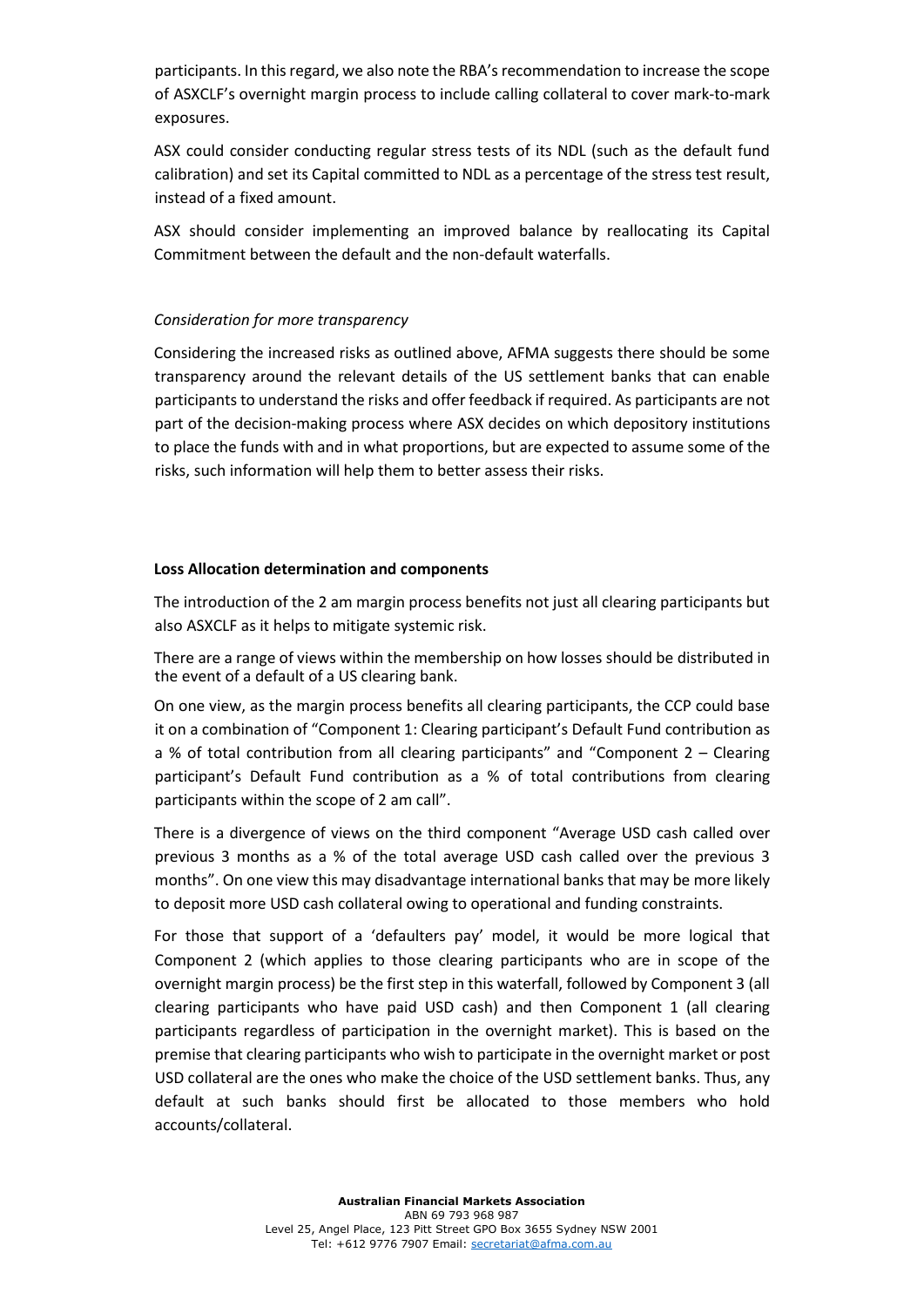AFMA does not seek to promote one approach over another noting the varying commercial objectives among clearing participants.

### *Approach to disclosing loss allocation to clients*

We note that ASX makes a mention of the ability to allocate losses pro rata amongst House and Client accounts. AFMA seeks clarification if it is ASX's intention to directly allocate losses to clients of clearing participants.

We note that essentially, these would be an outcome of two aspects (i) Whether clearing participant-client agreements allow for such allocations and based on the bespoke arrangement for each clearing participant, will the ASX procedures be conflicted; and (ii) Operationally, even if ASX provides the 'Client Fact Sheet', will allocation to clients even be possible in omnibus accounts?

# **Alternative Currency to USD**

AFMA understands that there is an intention to offer AUD as an alternative currency in the future. We strongly support this intention.

We suggest that having alternative currency options from Day 1 of the proposals being implemented will assist in reducing the risk amongst the settlement banks. This would support market liquidity in case there is a member default.

We note that the consultation does not clarify the rules for the protection, if any, of the funds classified with the depository institutions by the US regulators. Clarification on the protection of such funds in the US as part of the consultation paper would provide a greater level of understanding and appreciation of the risks. If there are protections in place, AFMA seeks clarification on how they are being incorporated into the ASX proposals and the risk mitigation process thereby.

# **Mitigation of wrong way risk when a settlement bank and a clearing participant are in the same group**

AFMA notes the need to mitigate the wrong way risk introduced by the settlement bank and the member in the same group. We recommend ASX to set up additional reserve to collateralise the potential losses by:

- Adding further At-Risk Capital Commitment equivalent to the loss allocation that could have been apportioned to the biggest member and settlement bank group if the group would not be in default. This can be absorbed by the default fund share of the clearing participant multiplied by the outstanding USD 825mn loss to be absorbed after deduction of the current Capital Commitment; or
- Collecting additional wrong way risk contribution from the clearing participants which are in the same groups as the settlement banks. It could be determined to use this additional reserve only in case of the default of the member group.